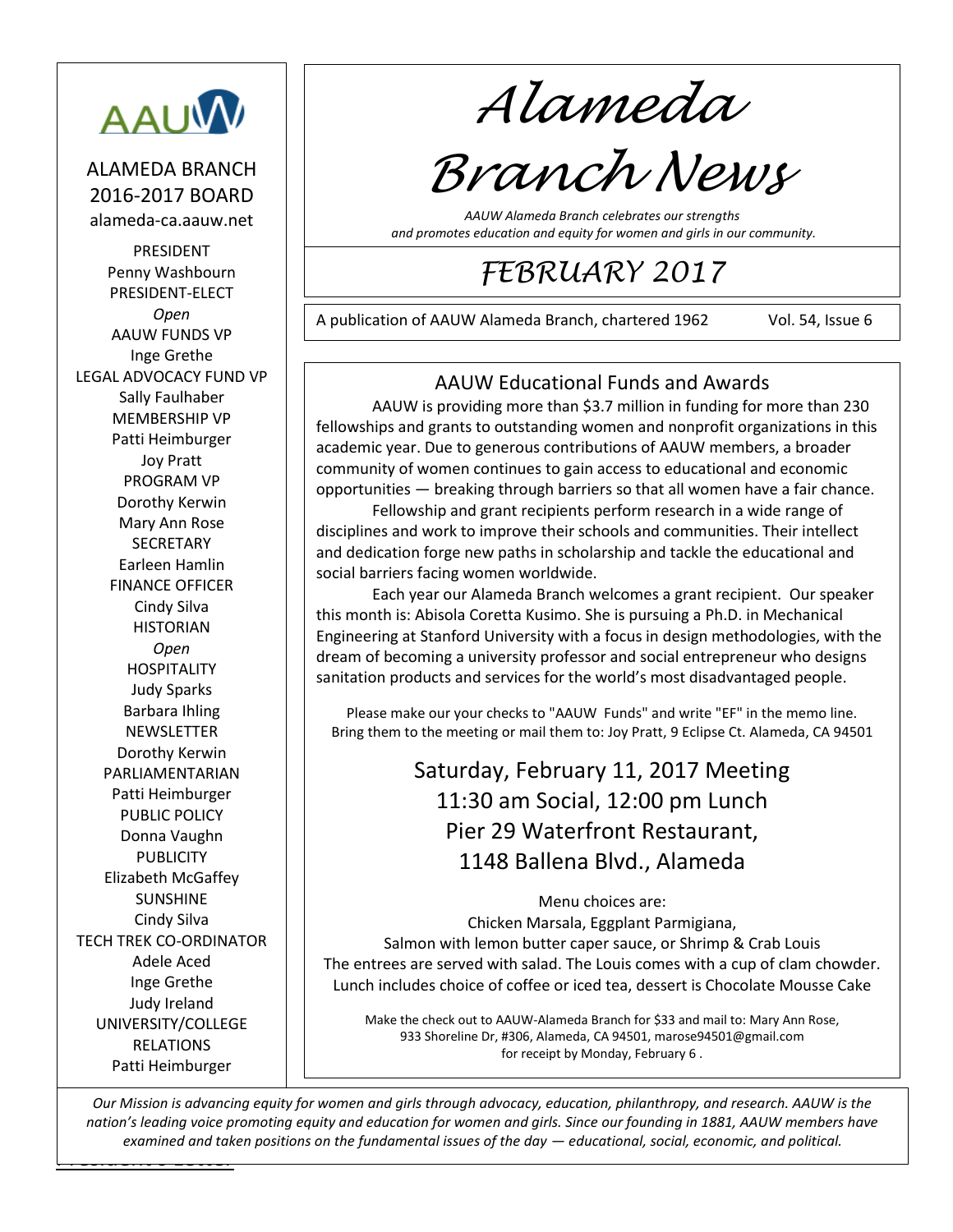## President's Letter

As we enter the second half of our AAUW year, it is an opportunity to look back at what we have accomplished with our goals and to look forward to our exciting planned events in the upcoming months. Your AAUW Board and other members engaged in a strategic planning and visioning exercise at the January Board meeting and came up with many new suggestions to make our mission more visible in our outreach to students, working professionals, parents and preretirees/ retirees. We spent time trying to say what we (our Branch) stands for in 8 words or less. It is challenging! Try it and send me your tag line.

Exciting upcoming events:

Wednesday February 15, 6:30 pm - 8:00 pm in the Stafford Room, Alameda Library, 1550 Oak Street. "American Muslims : Islam 102" Register at https://americanmuslimsislam102.eventbrite.com

Wednesday March 22, 3:30 pm – 6:00 pm College of Alameda Building F:

"Enhancing opportunities for Women in STEM" Register at [https://aauwwomeninstem.eventbrite.com](https://aauwwomeninstem.eventbrite.com/)

The month is March is when we recognize our Volunteers of the Year. Please get your nominations to Patti Heimburger and Joy Pratt by February 1, so we can recognize them at our March luncheon. This is a wonderful time to honor our unsung heroes who do so much for our branch to keep our activities and programs going.

Call for pictures! We need a steady flow of pictures of our members doing interesting things at AAUW events.. Don't forget to take your camera along on the Women's March, for example. We need to post regularly to Facebook (even during the March!) on our new AlamedaAAUW Facebook page. Also check out our Website for many changes including the new online ordering form for luncheons (so convenient, where you can get a reservation ASAP)

News: The branch has a new email address : [alameda-ca@aauw.net](mailto:alameda-ca@aauw.net) which we will be using for all public communication. Inge Grethe will be taking over as interim Website Coordinator, but we will be needing a permanent replacement for next year. This is an excellent volunteer opportunity for someone new to the branch who is comfortable looking at websites and sending emails to our website support in Washington, who do all the work!

This is also the time to think about whether you would like to serve on the Board or on a subcommittee in 2017- 18. The Nominating Committee will start its work very soon and an eblast to all members will go out once they are appointed.

Sad News. One of our branch's founding members, Mary P. Brownson passed away on January 1, 2017 at home in the house where she was born. She was a member of AAUW for 50 years. A memorial will be at 1:00 pm on January 22, 2017 at Grandview Pavilion, Island Drive. (See attached picture and story).

Best wishes for 2017. Penny Washbour[n alameda-ca@aauw.net](mailto:alameda-ca@aauw.net)



Eman Khatri and Amy Chu interviewed Mary for the story recognizing her 50 years of AAUW membership in 2016.

## General Business Meeting

Our next board meeting is Monday, February 6 at 7:00 pm in Conference Room 'C' at the Alameda Hospital. All are welcome.

## Membership & Outreach

Membership update:

National AAUW has some good webinars for branch membership. One was called, "Recruitment Webinar: Attracting Members in Their Forties and Fifties" and a new called, "Membership Retention". These webinars are easy to take advantage of new and or reminded knowledge.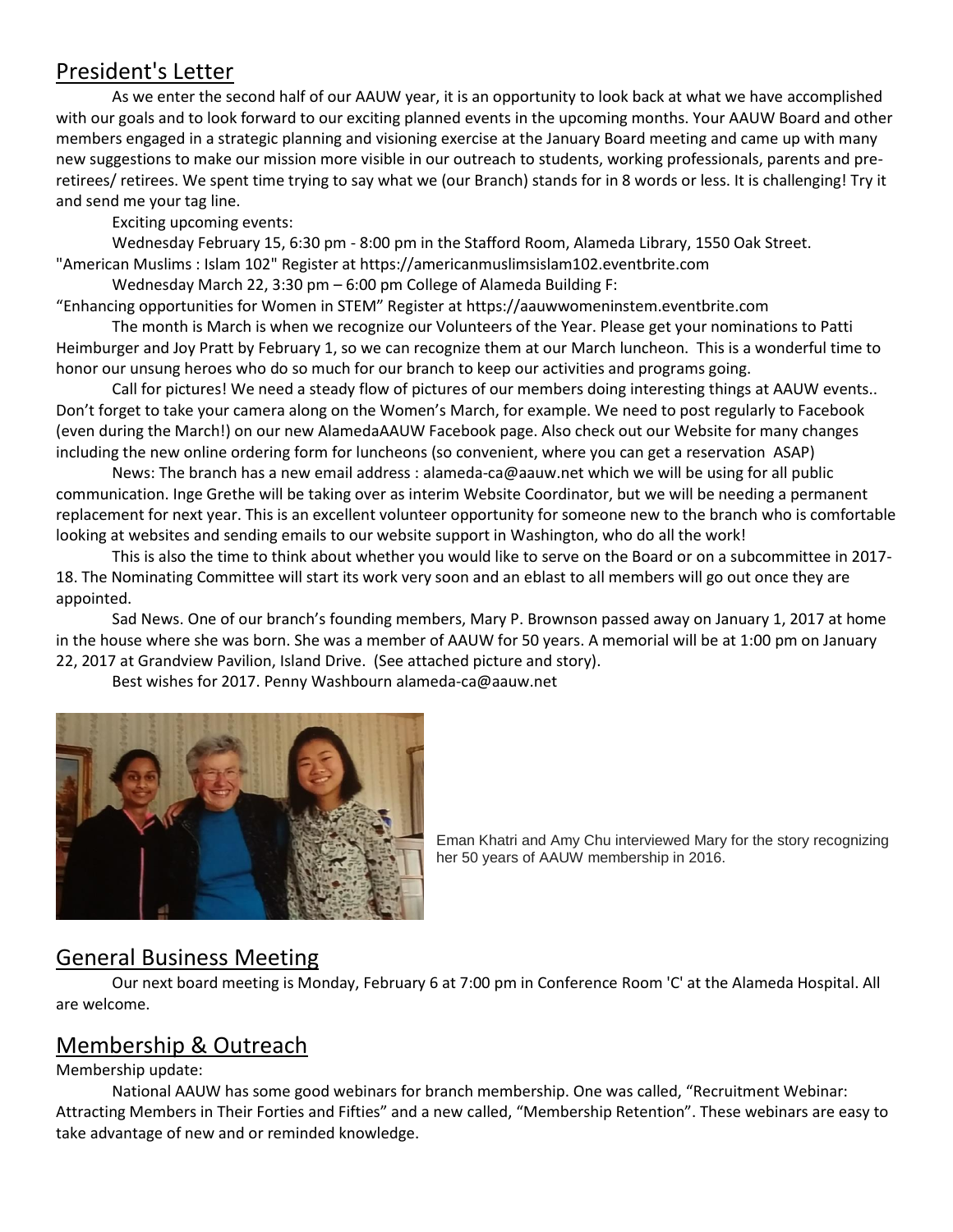The next "Meet Up" for new members is February 2nd and like the first one we will have the members filled-out the "Member Talent, Skills and Interest Survey". It will be very helpful for both the board and our branch because we need these new member's skills.

#### Outreach update:

Our branch took part in the Women's March in Oakland on January 21st, along with the Oakland-Piedmont branch.

We are planning another panel discussion on called, "American Muslims - ISLAM 102" on February 15th (Wednesday) from 6:30 pm – 8:00 pm at the Alameda library. The Friends of the Library and the league will both cosponsor with us.

The Women in STEM workshop will be at the College Of Alameda on March 22nd (Wednesday) from 3:30 – 6:00, which is still in the planning stage but the program is developing through meetings.

## Tech Trek Report

Tech Trek committee members are busy preparing for this year's camper selection process. The application packets go out to schools in Mid-January. We are all looking forward to meeting our future participants. Judy Ireland and I attended the Tech Trek coordinator's meeting with our sister East Bay AAUW branches who send students to the Sonoma State Tech Trek Camp. We anticipate another successful campus experience for our lucky and talented Alameda young women. As usual the camp can always use extra help. If you would like to get involved, please consider volunteering as a "Dorm Mom".

Several of our committee members have been attending the East Bay Community foundation "East Bay Gives" workshops. We are hoping our participation will lead to a successful fundraising event in the Spring. In the meantime, we are learning more about how to effectively utilize social media.

Speaking of fundraising, I am happy to report that Tech Trek will again be a partner in the Oakland A's Silent Auction. Also, we have again received a generous Community Foundation Anonymous Grant for \$1000.00. We are very grateful for the support of our generous community.

Respectfully, Adele Aced, Tech Trek Co-coordinator

## New Partnerships

In February we are working with Wood Middle School PTA to host a workshop for parents on Sexual Harassment and cyber bullying, which will be open to all parents. On March 22, 3:30 pm-6 pm we are working with the College of Alameda and Girls Inc of the Island City on "Enhancing Opportunities for Women in STEM". Watch for news of these events in our next Newsletter.

## Mission Based Programming

The mission of AAUW is advancing equity for women and girls through advocacy, education, philanthropy, and research. AAUW is the nation's leading voice promoting equity and education for women and girls. Since our founding in 1881, AAUW members have examined and taken positions on the fundamental issues of the day — educational, social, economic, and political.

Alameda Branch AAUW takes its programming work seriously. We use our monthly meetings to present speakers and ideas that fulfill these promises. While our monthly lunch meetings have a social aspect, their primary purpose is education and outreach. Mission based programs are those which are designed to educate and inspire our members and the community to take action. In addition to implementing our mission, these programs increase the opportunity to recruit new members, promote visibility of AAUW in the community, enable collaboration with likeminded organizations, and re-energize current members.

We invite all of our members to attend. We always learn something new and have our world view expanded. If you have ideas for future programs or locations, please share. Dorothy Kerwin, kerwindorothy@gmail.com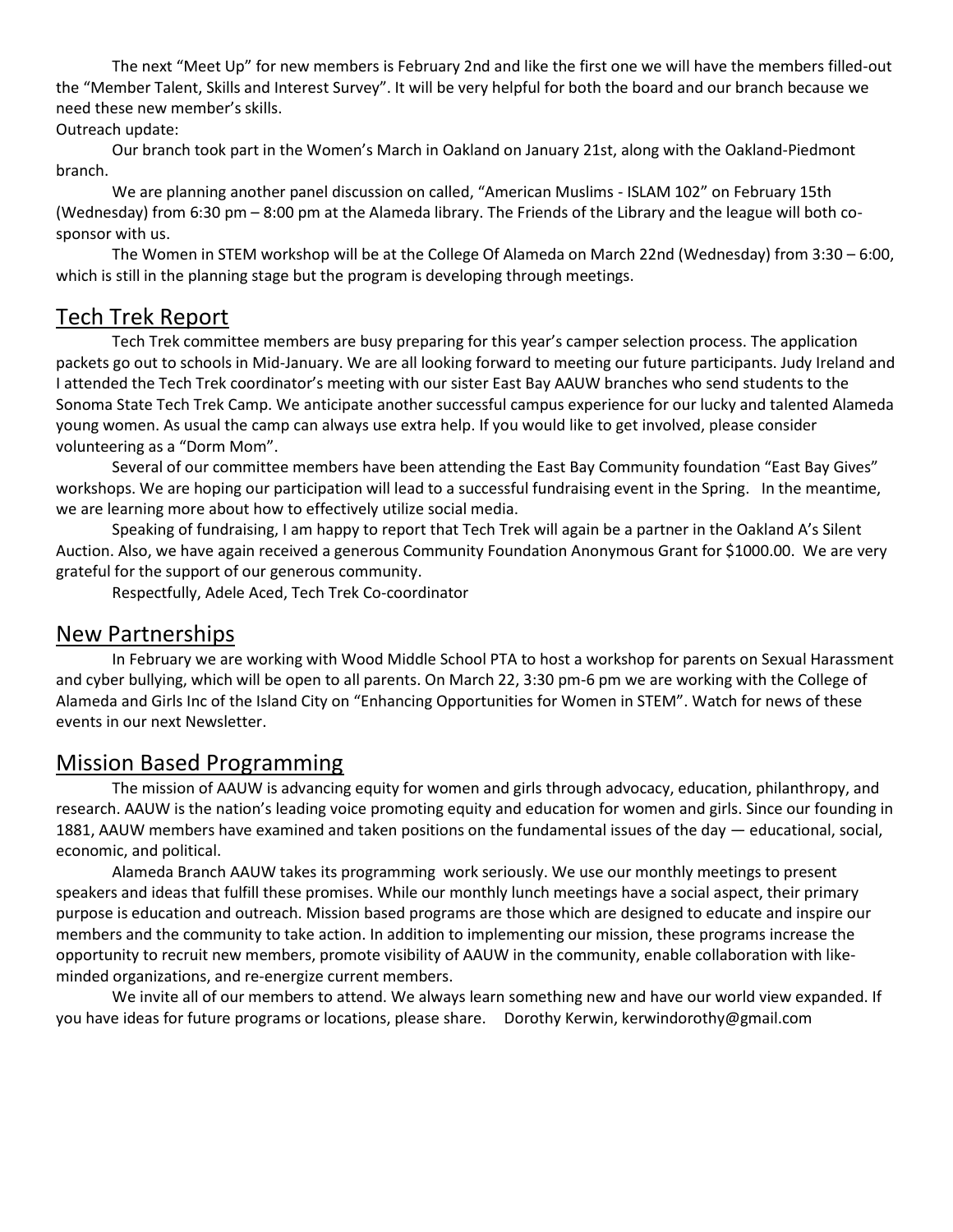## BRANCH ACTIVITIES

AFTERNOON BOOKS Kate Quick 523-3612

EVENING BOOKS Cindy Silva 523-4677

TUES AFTERNOON BRIDGE Vicki Cuadra 523-5789

> CINEMA CLUB Kevis Brownson 522-4966

COUPLES BRIDGE Lynn Groh 522-2473

ETHNIC DINNER GROUP Mark Hamilton 749-0738

> MUSEUM GROUP Judy Sparks 523-6736 Marlis White 522-8383

TECHNOLOGY USERS GROUP Amy Rose 916 337-1259

 $\overline{\phantom{a}}$ 

## Ethnic Dining Group

 This group meets on the third Saturday, February 18. If you like good food and good company, join us. For more information call Mark Hamilton, 749-0738.

## Museum Group

 On Thursday February 16, 2017 we will be going to the De Young to see Frank Stella: a Retrospective, the installation will feature approximately 50 large-scale works, including paintings, wall-mounted reliefs, and three-dimensional sculptures. The exhibition design will highlight the transitions that connect aspects of this diverse body of work, acknowledging the artist's different phases but positing them as pieces of a coherent whole.

 The carpool meets at the Ross parking lot at South Shore Center. We leave at 9:30 am sharp. Please reserve a seat ASAP if you want to go. Contact Judy Sparks at [JudySparks@comcast.net](mailto:JudySparks@comcast.net) or call 523-6736. Donna Vaughn's van can hold 7. After that, we have to arrange more transportation. We eat lunch at the museum we visit and are usually home between 3:00 pm and 4:00 pm.

## Evening Books

The book for Tuesday, February 28, is *Alexander Hamilton* by Ron Chernow . For location and more information, call Cindy Silva, 523-4677.

## Afternoon Books

We'll meet at 1:30 pm on the third Monday, February 20, to discuss books we are currently reading. Call Kate Quick, 523-3612, for location and more information.

## Cinema Club

 We will meet on Sunday, February 5. How it works: 1. Request to be on our Cinema Club email list ---email to [kevis.brownson@gmail.com.](mailto:kevis.brownson@gmail.com) 2. Friday before the film you will get an email with a choice of films and times and request for response. 3. Saturday afternoon you will get an email confirming the choice of film and time. We will meet 20 minutes prior to the movie start time in the lobby of the theater. Costs: \$8.00 for the movie, and \$5-15 for refreshments afterwards. For more information, email or call Kevis at 522-4966.

## Technology User's Group

 Join us on February 16 from 7 pm-9 pm at Applebee's banquet room in South Shore Center for our drop- in, self- help user's group. It will be facilitated by new member Amy Rose whose goal is to help us all adapt to new communications technologies, whether on our smart phones, tablets, lap tops, or home computers.

 If you are getting used to a new phone, trying to learn a new application, or hoping to upgrade your skill levels, this is the group for you. Bring your laptops, smart phones, tablets. Outlets and wi-fi will be available. You can order a glass of wine or coffee, or bring a friend and come early for dinner!

 Dates for the new year are the third Thursday: February 16, March 16, April 20, May 18. Email Amy a[t amyjanerose@gmail.com](mailto:amyjanerose@gmail.com) or call at 916-337-1259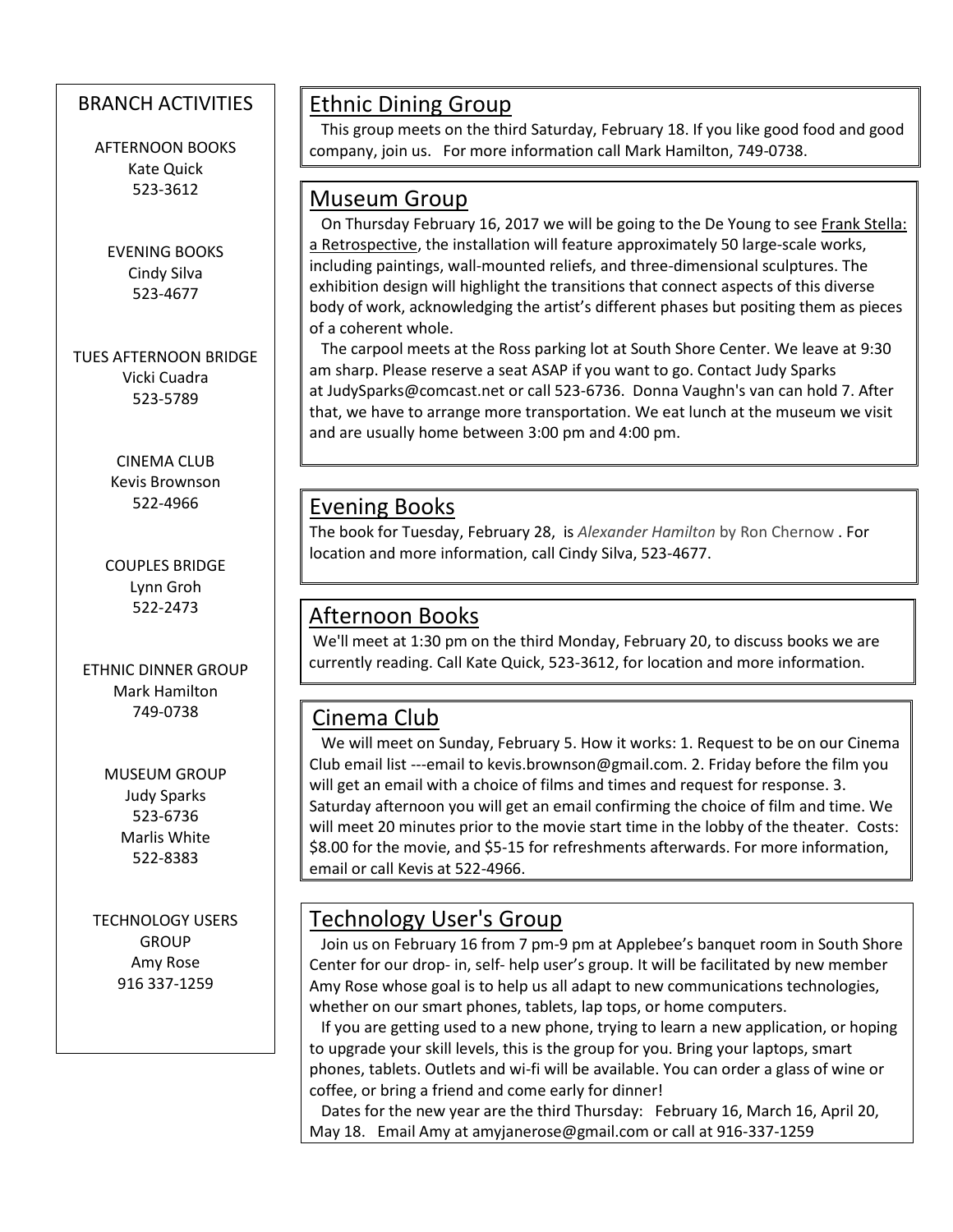## Remembering Mary Brownson

Mary Brownson is a long-time member of American Association of University Women (AAUW,) approaching 50 years of membership in May. Throughout her life, Mary has been an exceptionally involved individual – from her years spent teaching to the hours of volunteering she still does today.

In her early school years, she attended Versailles – now known as Edison – Elementary, followed by Lincoln Middle School and Alameda High. She spent her free time reading, playing the piano and singing duets with her friend across the street. At that time, in the 1930s, Alameda was a modest town of 35,000 people – less than half of what it is today.

When asked about gender roles growing up, Mary said, "We weren't boys and girls, we were kids…We lived and we didn't care. We didn't think about people [their gender or ethnicity,] they were just friends..."

Mary attended UC Berkeley, where she met her husband through their shared interest in music. At the time, young women had limited career options. If she were in college now, she would be involved in science and math, but back then, women were only seen as nurses, teachers or secretaries.

After college, Mary and her husband moved to the Central Valley. In Stockton, Mary joined AAUW, and met some very nice individuals. In 1961, with four children by her side, she moved back to Alameda and helped found the Alameda Branch of AAUW.

While her youngest child was attending Edison Elementary, she was president of the PTA and established a library at the school. Eventually, Mary earned a teaching credential, and for the next 20 years, she taught second grade at Lum Elementary.

Her work with Alameda did not stop with her service at Lum; she has continued to support her community by working with Philanthropic Educational Organization and Prytanean Women's Honorary Society at Cal – programs that help working women return to college. Additionally, Mary regularly volunteers at Alameda Welfare Council, contributing to local food banks and charities.

Mary has a passion for doing good, but she never felt like she was out to change the world. She wants to make it better by taking part in what she can. Mary's ideal for the future is open to interpretation; everyone is an individual with divergent ideals. She voices, "What is an ideal future for one may not be an ideal future for another… I can't imagine anything worse than going to a job that you don't like." She points out some women enjoy staying at home and raising their kids, and that is alright.

To Mary, the most important change in the last fifty years has been the change in how women are perceived. Today, stereotypes regarding careers are less prevalent because now, women are seen as much more than teachers and nurses. She states, "They [women] are mentally capable of doing more." Whether this female empowerment is labeled feminism or not, she says, "We all have the same goals without labeling [them]…When we get equal opportunity, that's the important thing."

When asked for advice, she says it is important to be optimistic when things go wrong: "Worry about things you can do something [about,] then do it… If something's gone wrong, learn from it but don't carry it around as a burden. Life's too short."

Mary Brownson is in fact, a very unique individual and honorable member of AAUW. Although she is not willing to say it, she has contributed to the community in many ways. Mary bashfully admitted, "Yes, if I said I was going to do something, I got it done, somehow."

Contributed by Amy Chu and Eman Khatri, Girls Inc of the Island City

## Member Biography

#### Karen Kenney

Karen spent most of her life living in Alameda. She attended Encinal High school and San Diego State University (B.A&M.A.). Karen's career at U.C. Berkeley spanned several management positions, culminating as the Dean of Students. After 28 years, Karen left to become the Executive Director at Girls Inc. of the Island City (2005-2015).

Happily retired, she is an avid birder and enjoys hiking, traveling, thrifting, and shenanigans. Karen is active in several community organizations.

Karen is married to Steve Choy and Mom to daughter Annie. Karen proudly tells you that she is the parent of a Junior Slug at U.C. Santa Cruz.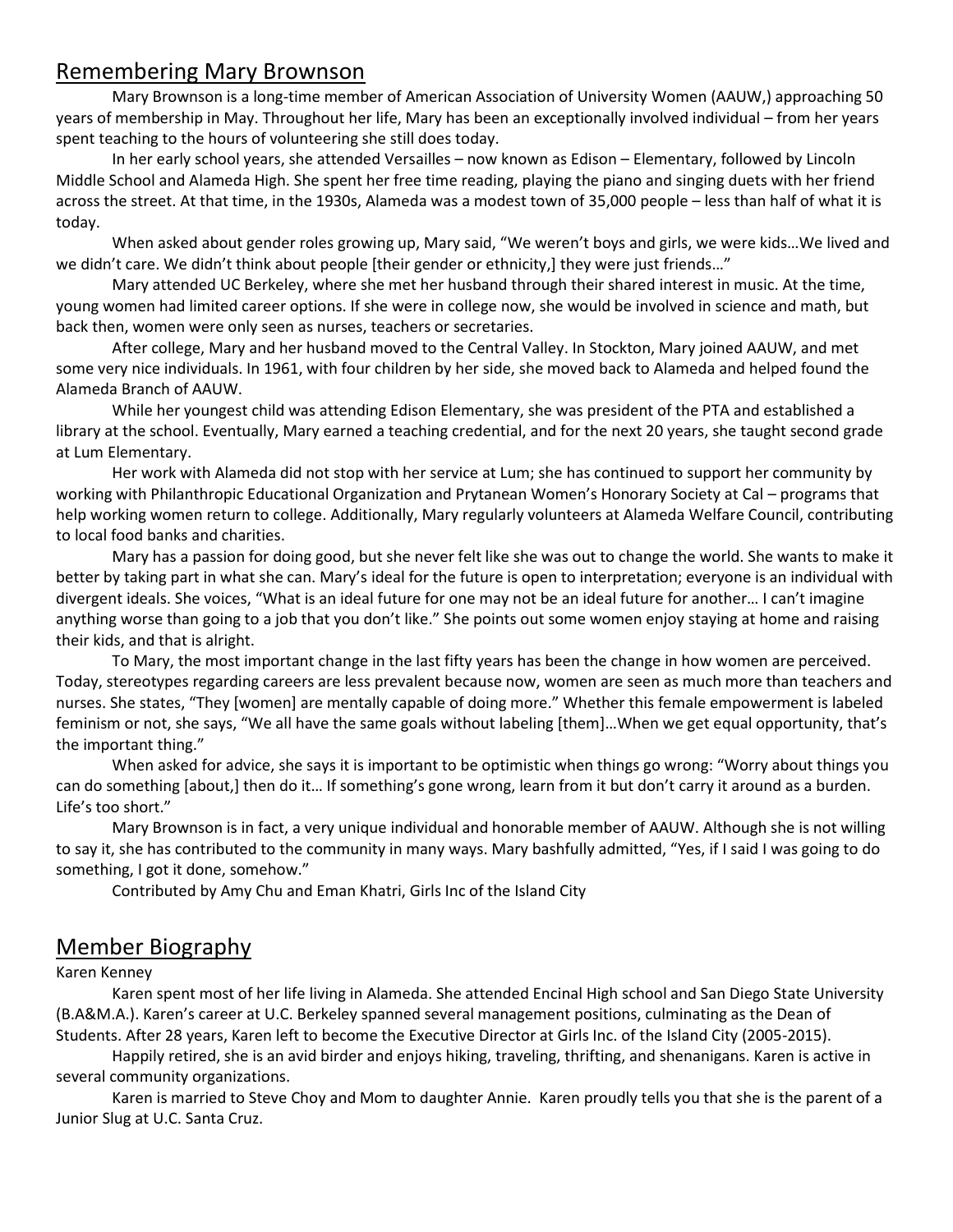## Look What AAUW Action Network Accomplished in 2016!

This year was action-packed for AAUW's advocacy efforts. Our reach spanned from the White House to Congress to statehouses across the country. As the year comes to a close, AAUW would like to thank our members and supporters for carrying out our mission to empower all women and girls. Your advocacy and generous [support](https://ww2.aauw.org/donate-gift-now/?treatment=AAUW9110-45&AppealCode=F17SSNBLG3) have ensured that we continued many successful and exciting policy activities throughout the year. But the hard work isn't over yet!

Looking for a New Year's resolution? Help grow AAUW Action Network by sharing these successes with friends and family members and urging them to advocate for issues affecting women and girls as [a Two-Minute Activist.](http://www.aauw.org/what-we-do/public-policy/two-minute-activist/) In the list below, you'll see how much we have done together throughout the past year — and the more our advocacy community grows, the more we'll be able to do in 2017!

If this election taught us anything, it's that AAUW's nonpartisan voice and research-based advocacy are needed now more than ever. You provide the voice, we'll provide the megaphone in 2017 and beyond!

#### 200,000+ messages went out to state and federal legislators.

AAUW Action Network supporters in all 50 states made their voices heard on our priority issues. With your help, we contacted all 435 U.S. House offices and all 100 U.S. Senate offices throughout the year!



#### 6 states passed new equal pay laws in 2016.

AAUW members played a key role in achievin[g new equal pay laws](http://www.aauw.org/2016/10/27/where-equal-pay-flourished-and-failed-in-2016/) in California, Delaware, Maryland, Massachusetts, Nebraska, and Utah. Yes, you read that right: Those are red, blue, and purple states taking action to close the gender pay gap — thanks to you and AAUW.



#### 714 resource guides were delivered to Title IX coordinators in 29 states.

AAUW branches and supporters delivered critical new resources released by the U.S. Department of Education to make our schools safer and more equitable. [This first tool kit](http://www.aauw.org/resource/titleixdelivery/) of its kind was created at AAUW's prompting, and now we are delivering the good news nationwide.

#### 2,200 signatures collected on AAUW's petition.

Just three months after the pledge was released — on Women's Equality Day — Anheuser-Busch signed the White House Equal Pay Pledge. To date[, more than 100 companies](http://www.aauw.org/article/newest-companies-to-sign-white-house-equal-pay-pledge/) have signed on and committed to closing the gender pay gap.



#### 44 years of Title IX celebrated with Senator Harry Reid.

AAUW presented Sen. Harry Reid (D-NV) with our [Title IX Champion award](http://www.aauw.org/2016/07/05/aauw-honors-sen-harry-reid-as2016-title-ix-champion/) at a packed Capitol Hill reception in June. Sen. Mazie Hirono (D-HI) and Reps. Steny Hoyer (D-MD) and Dina Titus (D-NV) also spoke to the crowd of 300 attendees about the positive effect Title IX has had in our country's schools. AAUW has long been a protector and defender of Title IX, and your strong voices have helped to make this groundbreaking civil rights law a real success story.

AAUW Vice President of Government Relations Lisa Maatz presented Democratic Leader Harry Reid (D-NV) with the 2016 Title IX Champion award and a letter from AAUW of Nevada's co-presidents.



#### 900+ get-out-the-vote events organized by members in 46 states.

AAUW branches, Younger Women's Task Force chapters, and student organizations hosted voter registration drives and candidate nights with AAUW's [It's My Vote: I Will Be Heard](https://www.aauwaction.org/my-vote/) resources.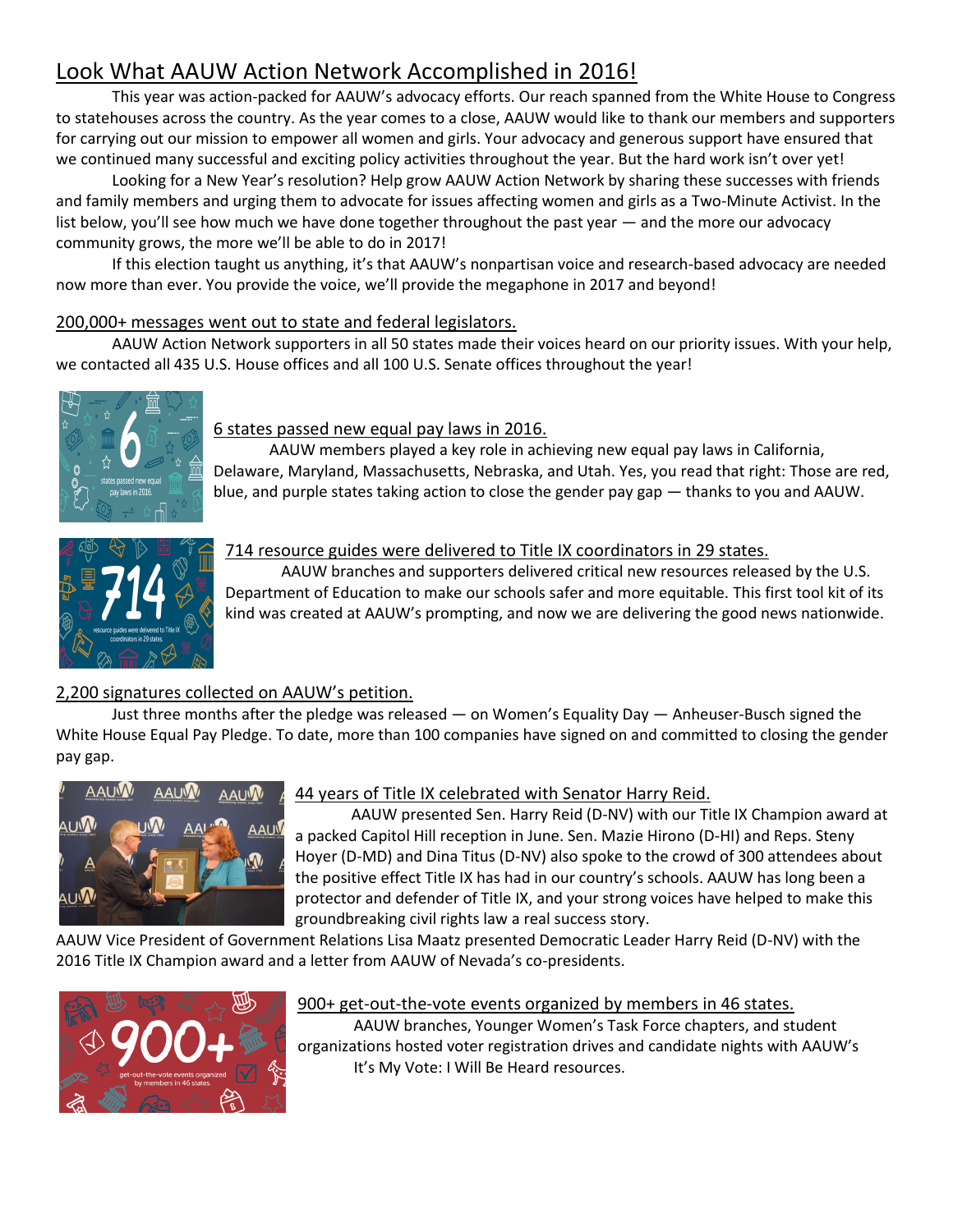#### 19 AAUW members were elected to state legislatures.

We know of 19 AAUW members who were elected to state legislatures or state senates in 2016. Do you know of any AAUW members in office? Be sure to [tell us](https://docs.google.com/forms/d/e/1FAIpQLSe3tmcoRc9cgmFqmvpBvF9queoPfNf8v13FhmGogFIKN-WkAw/viewform?c=0&w=1) about them!

The following is a reminder from AAUW -